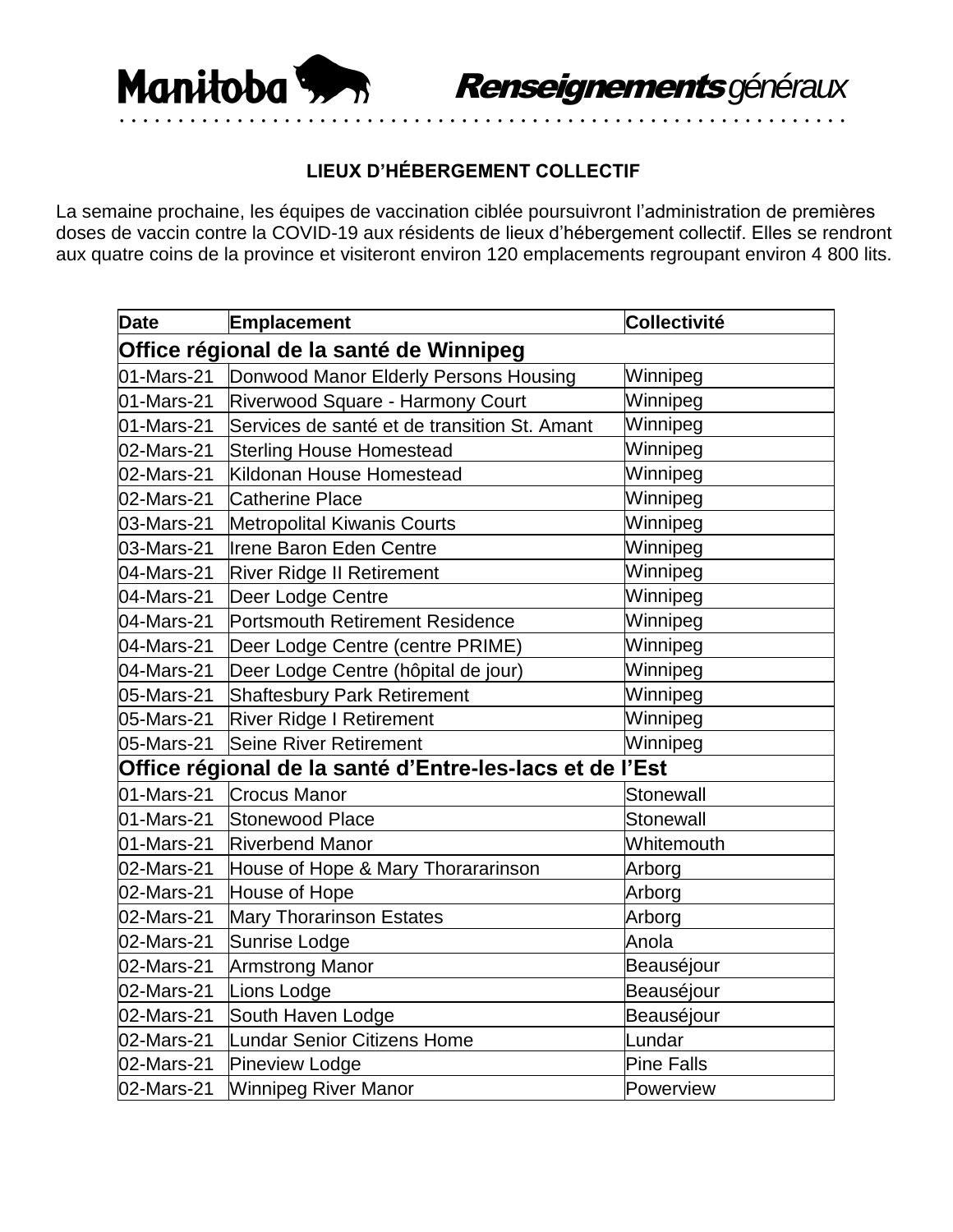| 02-Mars-21 |                                                      |                         |
|------------|------------------------------------------------------|-------------------------|
| 03-Mars-21 | Foyer Châteauguay<br>The Ironwood Supportive Housing | Saint-Georges<br>Pinawa |
| 03-Mars-21 | <b>Rotary Manor</b>                                  | <b>Selkirk</b>          |
| 03-Mars-21 | Hôpital général Lakeshore                            | Ashern                  |
| 03-Mars-21 | Hôpital de Pinawa                                    | Pinawa                  |
| 03-Mars-21 | The Ironwood Independent Living                      | Pinawa                  |
| 03-Mars-21 | <b>First Choice Manor</b>                            | Ashern                  |
| 03-Mars-21 | Pioneer Manor                                        | Ashern                  |
| 03-Mars-21 | Happy Thought Villa                                  | <b>Selkirk Est</b>      |
| 03-Mars-21 | <b>Parkview Manor</b>                                | <b>Selkirk</b>          |
| 03-Mars-21 | Cedar Lodge                                          | <b>Teulon</b>           |
| 03-Mars-21 | Gateway Manor Inc                                    | Teulon                  |
| 04-Mars-21 | Sunrise Lodge                                        | Anola                   |
| 04-Mars-21 | Dugald Estates                                       | Dugald                  |
| 04-Mars-21 | <b>Twin Maples</b>                                   | Beauséjour              |
| 04-Mars-21 | Evergreen Lodge                                      | Dugald                  |
| 04-Mars-21 | Hôpital E.M. Crowe Memorial                          | Eriksdale               |
| 04-Mars-21 | <b>Friendly Villa</b>                                | Eriksdale               |
| 04-Mars-21 | Lindell Manor                                        | Eriksdale               |
| 04-Mars-21 | Leisure Lodge                                        | Eriksdale               |
| 04-Mars-21 | Knights Centre                                       | <b>Selkirk</b>          |
| 04-Mars-21 | <b>Red River Manor</b>                               | <b>Selkirk</b>          |
| 04-Mars-21 | <b>Tyndall Manor</b>                                 | Tyndall                 |
| 05-Mars-21 | Bonny Vista Lodge                                    | Lac-du-Bonnet           |
| 05-Mars-21 | Park Manor                                           | Lac-du-Bonnet           |
|            | Santé de Prairie Mountain                            |                         |
| 01-Mars-21 | The Nest                                             | <b>Brandon</b>          |
| 01-Mars-21 | <b>Elkview Lodge</b>                                 | Elkhorn                 |
| 01-Mars-21 | Oakwood Place                                        | Oak Lake                |
| 01-Mars-21 | Evergreen Place                                      | Virden                  |
| 01-Mars-21 | Centre de santé de Roblin                            | Roblin                  |
| 01-Mars-21 | <b>Maple Manor</b>                                   | Roblin                  |
| 01-Mars-21 | <b>Roblin Residence</b>                              | Roblin                  |
| 02-Mars-21 | Our Lady of Fatima Manor                             | Rossburn                |
| 02-Mars-21 | <b>Lions Manor</b>                                   | Russell                 |
| 02-Mars-21 | <b>Park Manor</b>                                    | Russell                 |
| 02-Mars-21 | Davidson Memorial Health Centre                      | Cartwright              |
| 02-Mars-21 | <b>Badger Creek Lodge</b>                            | Cartwright              |
| 03-Mars-21 | Happy Haven (avec services de soutien)               | Dauphin                 |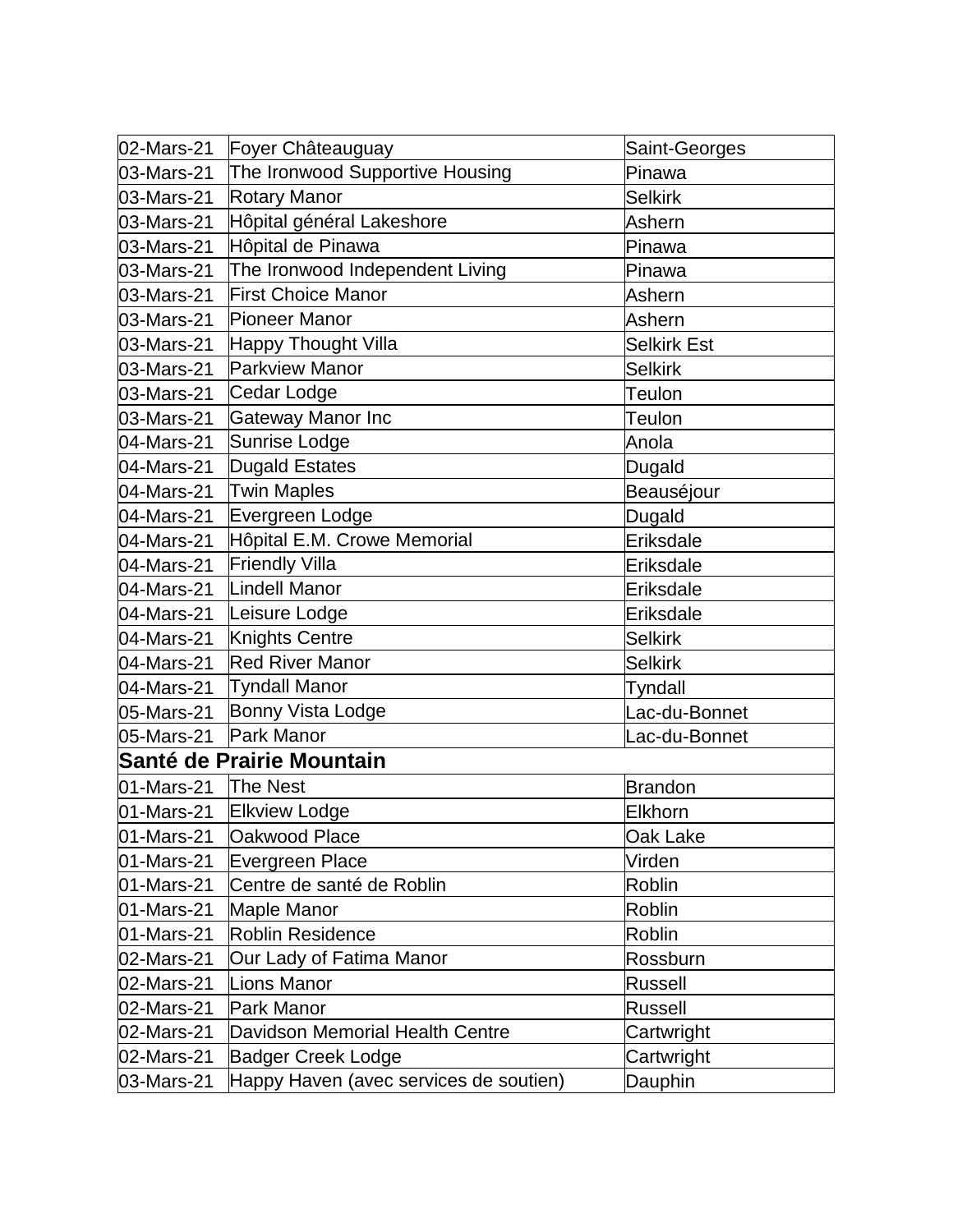| 03-Mars-21 | Ferndale Apts.                                             | Dauphin            |
|------------|------------------------------------------------------------|--------------------|
| 03-Mars-21 | Lorray Manor                                               | Dauphin            |
| 03-Mars-21 | Kinsmen Villa                                              | Dauphin            |
| 03-Mars-21 | Spruce Manor                                               | Dauphin            |
| 03-Mars-21 | St. George's                                               | Dauphin            |
| 03-Mars-21 | Centennial Apartments                                      | Deloraine          |
| 03-Mars-21 | <b>Border Hills Housing Co-op</b>                          | Deloraine          |
| 03-Mars-21 | Centennial Lodge                                           | Pierson            |
| 03-Mars-21 | Melita Lodge/Valleyview Lodge                              | <b>Melita</b>      |
| 03-Mars-21 | <b>Harrison House</b>                                      | Newdale            |
| 03-Mars-21 | Morley House                                               | <b>Shoal Lake</b>  |
| 03-Mars-21 | Lakeshore Lodge                                            | <b>Shoal Lake</b>  |
| 03-Mars-21 | Carlton Centennial Lodge                                   | <b>Strathclair</b> |
| 04-Mars-21 | Centre de santé de Swan Valley                             | Swan River         |
| 04-Mars-21 | Heritage Manor                                             | Swan River         |
| 04-Mars-21 | <b>Park EPH</b>                                            | Hamiota            |
| 04-Mars-21 | Parkissimo Lodge                                           | Miniota            |
| 05-Mars-21 | <b>Thunder Hill Court</b>                                  | <b>Benito</b>      |
| 05-Mars-21 | Pioneer Lodge                                              | <b>Minitonas</b>   |
| 05-Mars-21 | <b>The Chalet</b>                                          | Minitonas          |
| 05-Mars-21 | <b>Yellowhead Manor</b>                                    | Neepawa            |
| 05-Mars-21 | <b>Elks Manor</b>                                          | Neepawa            |
| 05-Mars-21 | Carberry Plains Lodge                                      | Carberry           |
|            | Office régional de la santé Southern Health - Santé Sud    |                    |
| 01-Mars-21 | Niverville Credit Union Manor (avec assistance) Niverville |                    |
|            | Niverville Credit Union Manor (avec services de            |                    |
| 01-Mars-21 | soutien)                                                   | Niverville         |
| 01-Mars-21 | <b>Heritage Senior Housing</b>                             | Rosenort           |
| 02-Mars-21 | Bridgepark Manor                                           | Steinbach          |
| 02-Mars-21 | Maplewood Manor                                            | Steinbach          |
| 02-Mars-21 | The Gardens on Tenth - The Apartments                      | Altona             |
| 02-Mars-21 | The Gardens on Tenth - Supportive Housing                  | Altona             |
| 02-Mars-21 | <b>Katarina Courts</b>                                     | Altona             |
| 03-Mars-21 | The Gardens on Tenth - The Gardens                         | Altona             |
| 03-Mars-21 | The Gardens on Tenth - Manor                               | Altona             |
| 03-Mars-21 | The Gardens on Tenth - The Units                           | Altona             |
| 03-Mars-21 | <b>Buhler Active Living Centre (avec assistance)</b>       | Winkler            |
| 04-Mars-21 | Cedarwood                                                  | Steinbach          |
| 04-Mars-21 | <b>Fernwood Place</b>                                      | Steinbach          |
| 04-Mars-21 | Kinsman Haven                                              | Manitou            |